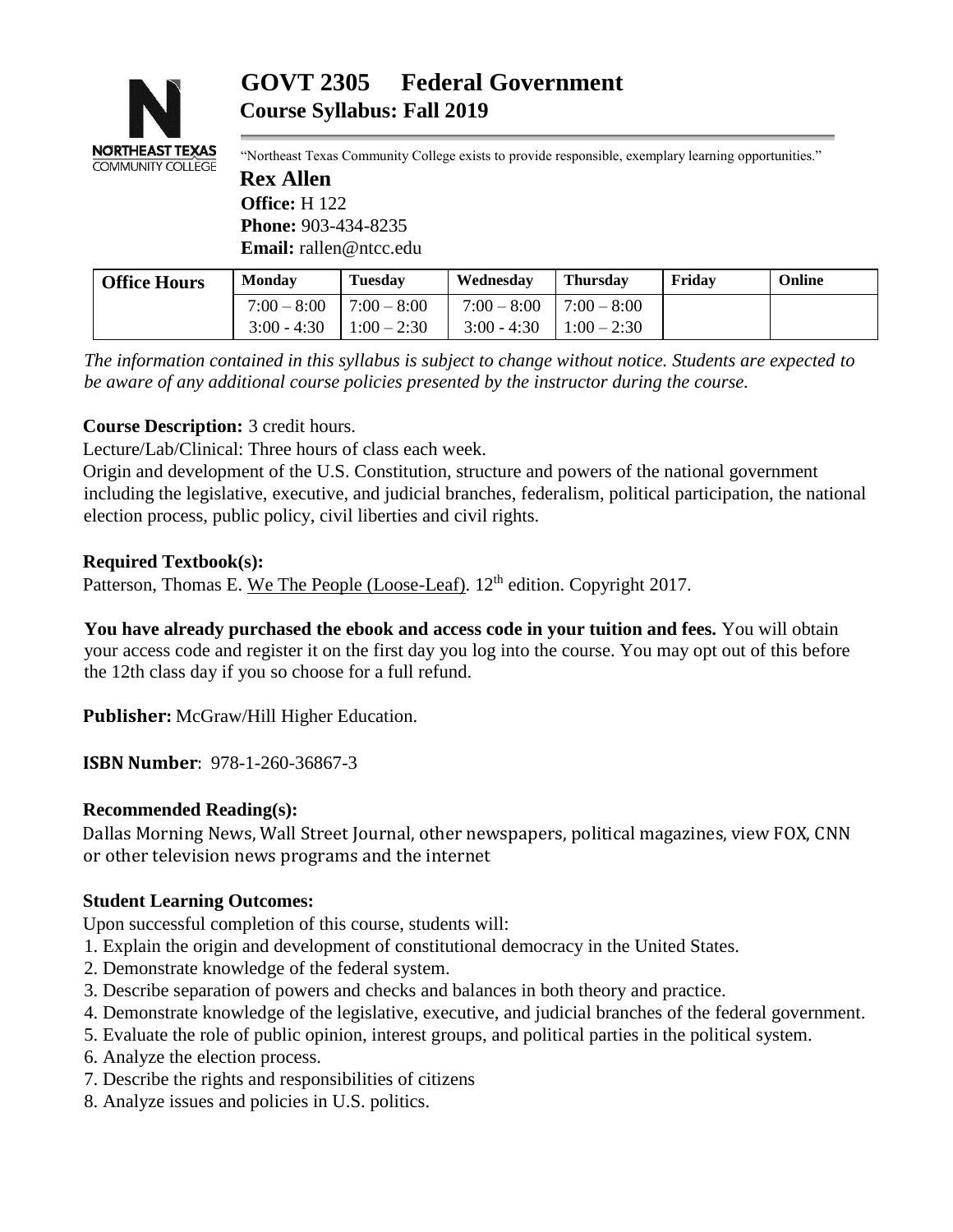## **Course Objectives:**

- 1. Students are strongly encouraged to read newspapers, periodicals, and professional literature on issues that illustrate the role of government in our daily lives.
- 2. Students will write three researched and documented reports and present three oral reports assigned for this course. A topic for each report will be given by the instructor.
- 3. Students will understand voting characteristics, economics, ideologies, and political events of national importance.

**Lectures & Discussions:** Lectures and/or discussions will be based on the chapters in the textbook and newspaper articles brought in by the students.

## **Evaluation/Grading Policy:**

- 1. Grading Area One: Three tests, including the final will be given. Together, the three tests will comprise 50% of the final grade. Unless otherwise advised, tests will consist of multiple choice and true/false questions. Students will be tested on assigned readings from the text, other assigned reading, any discussions that take place in the classroom, and videos that the class watches. Previous arrangements must be made when it is necessary to miss a test.
- 2. Grading Area Two: Three written reports and three oral reports are assigned for this course. A topic for each report will be given by the instructor. Each written report must be typed, double-spaced, using 12 point font and one-inch margins, and be, at minimum, two full pages in length. Research citations for the reports will be required by the instructor. Students must submit no less than two research sources for the paper. Due dates for the reports will be given by the instructor. Students that do not submit a written report on the due date without notifying the instructor beforehand will receive a "0" grade. Grades on the three oral reports and three written reports will constitute 25% of the final grade.
- 3. Grading Area Three: Students are strongly encouraged to read newspapers, periodicals, and professional literature on issues that illustrate the role of government in our daily lives. Students will report in class on their reading from newspapers, periodicals, and professional literature publications. Further, students will be together in small groups to work on a class project. The group oral presentations, the group project, and the student's participation in class discussions will constitute 25% of the final grade.

#### **Tests/Exams:**

Grading Scale The grading scale is as follows:

A = 90-100 B = 80-89 C = 70-79 D = 60-69 F = Below 60

## **Tests/Exams:**

Dates announced in class

## **Assignments:**

Read assigned chapters from textbook Bring in current political articles